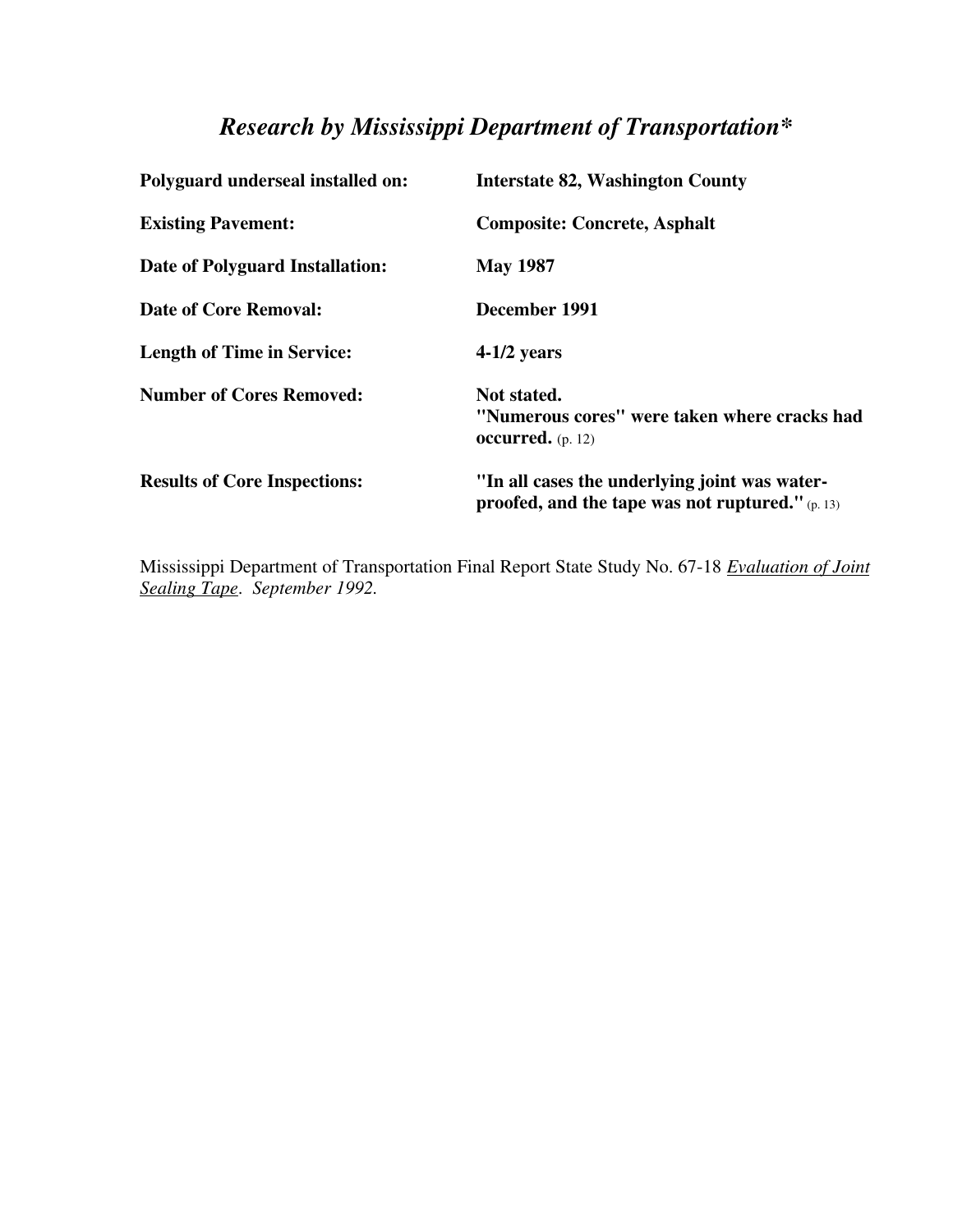## **FINAL REPORT** STATE STUDY NO. 67-18 **EVALUATION OF JOINT SEALING TAPE**

BY **JOHN AVENT** 

**CONDUCTED BY** MISSISSIPPI DEPARTMENT OF TRANSPORTATION

**SEPTEMBER 1992** 

2010年

RESEARCH & DEVELOPMENT DIVISION NOW DEPA MISSISSI